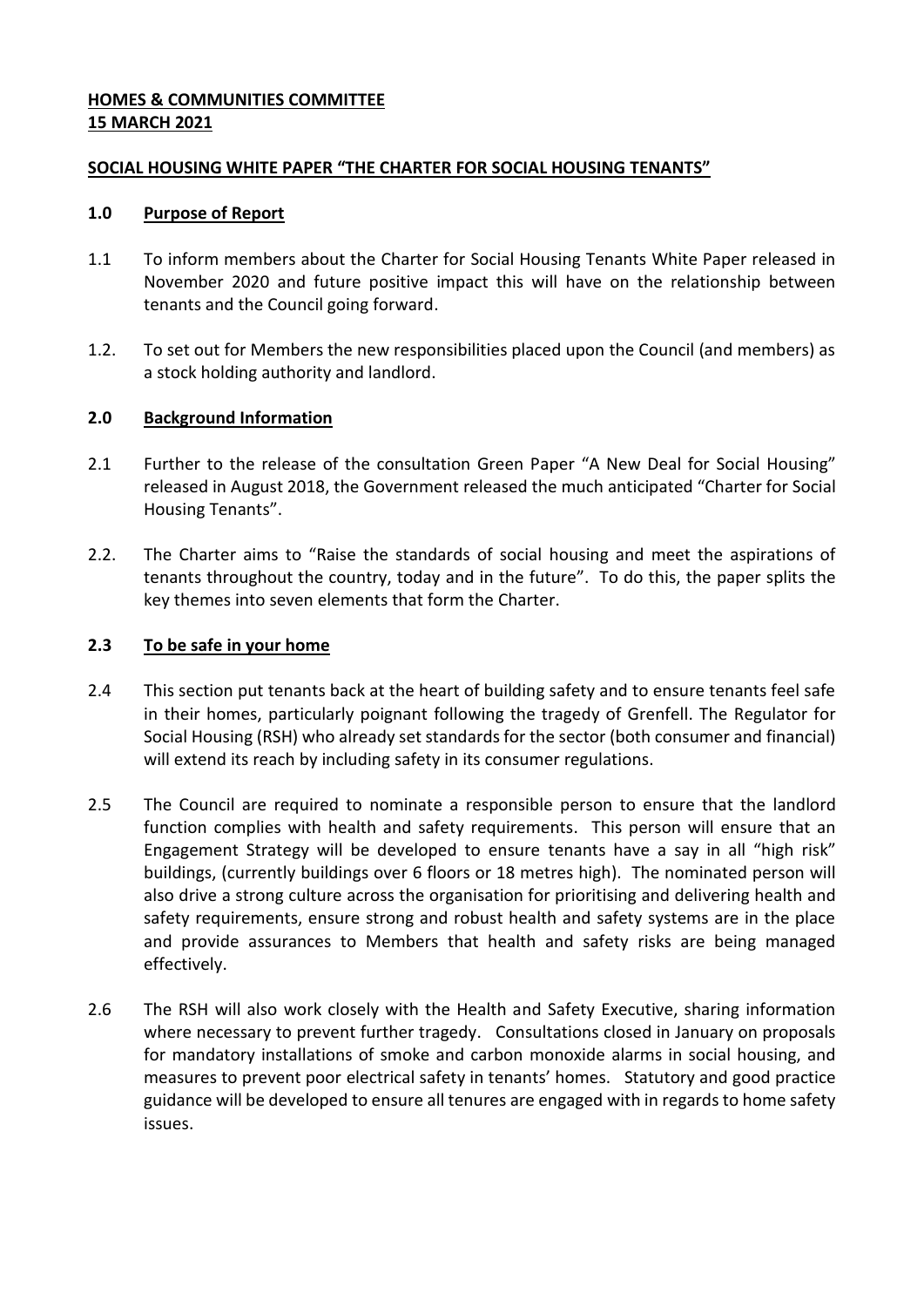# **2.7 To know your landlord is performing**

- 2.8 Performance monitoring has been a main stay of tenant engagement for some years. The Charter seeks to strengthen this to by including specific engagement on monitoring aspects of housing including safety. The RSH is expected to bring in a set of clear comparable tenant satisfaction measures above and beyond the usual information provided through the tenant annual report – and things that tenants care about - so they can hold their landlord to account.
- 2.9 To aid this, the RSH will collect and publish a core set of tenant satisfaction measures which the Council and all other social landlords will follow. Themes will be 'good repair', 'building safety', and 'engagement and neighbourhood management' (including 'anti-social behaviour'). A mix of qualitative (tenants views and opinions) and objective quantitative measures to show not only that the Council are performing in line with the measures outlined, but also gives tenants an understanding of how the Council compares to others.
- 2.10 As Members will be aware, local authorities are covered by the Freedom of Information Act 2000, which is currently not extended to housing associations or private registered providers, the paper discusses a new access to information scheme private registered providers.
- 2.11 To ensure openness and transparency, the Council will be asked to share with their tenants' financial information: how much money is available and specifically what it is spent on (including senior pay and employment costs) so tenants can see whether value for money has been achieved. The Council will provide a clear breakdown of spending to the RSH in an accessible format, so tenants can see - and challenge - whether money is being spent on things that matter to them.
- 2.12 The Council is required to identify a 'responsible person' at a senior level to ensure that the Council understand its commitments to the existing and enhanced consumer regulations, including providing excellent customer services to tenants. This person should be clearly identified to tenants, the regulator and the Housing Ombudsman.

#### 3.0 **To have your complaints dealt with promptly and fairly**

- 3.1 The Charter seeks to strengthen the role of the Housing Ombudsman Service (HOS) and to connect it more closely with the RSH in response to tenants' feedback that it is difficult to make complaints and matters took a long time to resolve.
- 3.2 To speed up resolutions of complaints and hold landlords to account, the 'democratic filter' which requires tenants to consult with an MP or Tenant Panel or Councillor, or wait eight weeks before tenants can contact the Ombudsman has been removed. The HOS will also receive extended powers to require landlords to address matters effectively and quickly though the intention is for landlords to resolve complaints without the HOS being involved. The Council have removed this filter and complainants can opt to have the independent view of an involved tenant at Stage Two of the (now shortened) complaints process.
- 3.3 Landlords and tenants have access to a 'Complaint Handling Code' for guidance on the HOS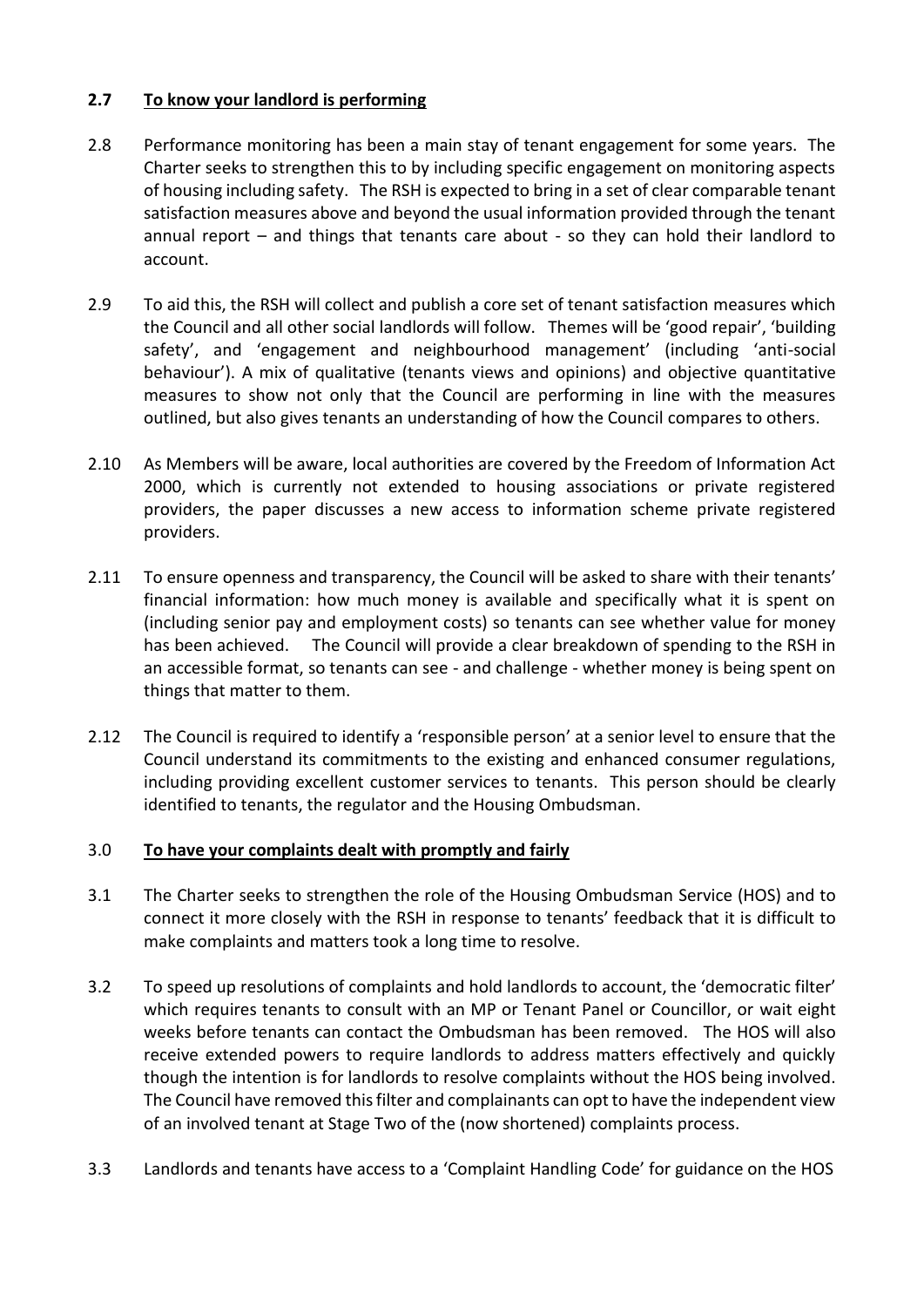website. The code sets out what tenants can expect from landlords who were required to undertake a self-assessment process and publish it by 31 December 2020. The Council's self -assessment is on our website and progress being made against areas of improvement identified.

- 3.4 The HOS can issue failure orders in many areas including: not completing complaints in a timely manner; making complaints process inaccessible for tenants, failing to abide by policy or failure to respond by set timescales without good reason. In extreme cases, legal action may follow.
- 3.5 Awareness campaigns will be run by HOS to ensure that tenants are aware of its powers and know their rights, how to complain and how to escalate unresolved matters. The Government will also make it a statutory requirement for the RSH and the HOS to co-operate in their requirements at holding landlords to account so 'systemic' failures in organisations can be investigated and clear breaches of the consumer standards reporting appropriately.
- 3.6 Landlords will also be 'named and shamed' on the HOS website detailing the complaints that have been handled by the Ombudsman and the outcomes, including determinations of individual cases.

### 3.7 **To be treated with respect, backed by a strong consumer regulator for tenants**

- 3.8 The paper sets out a stronger cooperation between the HOS and the RSH and joint working on consumer standards, while enhancing the powers available to both agencies. The Building Safety Bill will give powers to both parties to information share and sets a reciprocal duty of co-operation.
- 3.9 The Government intend to introduce a probative, proportionate, outcome focused, and risk based approach to consumer regulation, providing parity with the RSH's economic regulation.
- 3.10 On top of the changes already mentioned, such as the removal of the serious detriment test and the increased robustness of the Ombudsman, the Government intend to change the objectives of the regulator to focus on safety and transparency to look at reviewing its current consumer standards and deliver its revised objectives. This will be followed by a code of practice on the new standards when produced, making it easier for landlords to follow what is required of them in delivery.
- 3.11 The RSH will also have increased enforcement powers on failing landlords, introducing 'no cap' fines and improvement plans to ensure compliance including a new power to arrange emergency repairs when needed when a survey uncovers systemic landlord failures.
- 3.12 There will also be a review of the statutory Right to Manage guidance.
- 3.13 Landlords are required to self-refer if it feels it has breached the consumer standards. The existing co-regulation regime relies on elected Members as local authority landlords to ensure that the authority complies with the outcome focussed standards set by the RSH. As such, Members need sufficient oversight to ensure that the authority is compliant with the standards.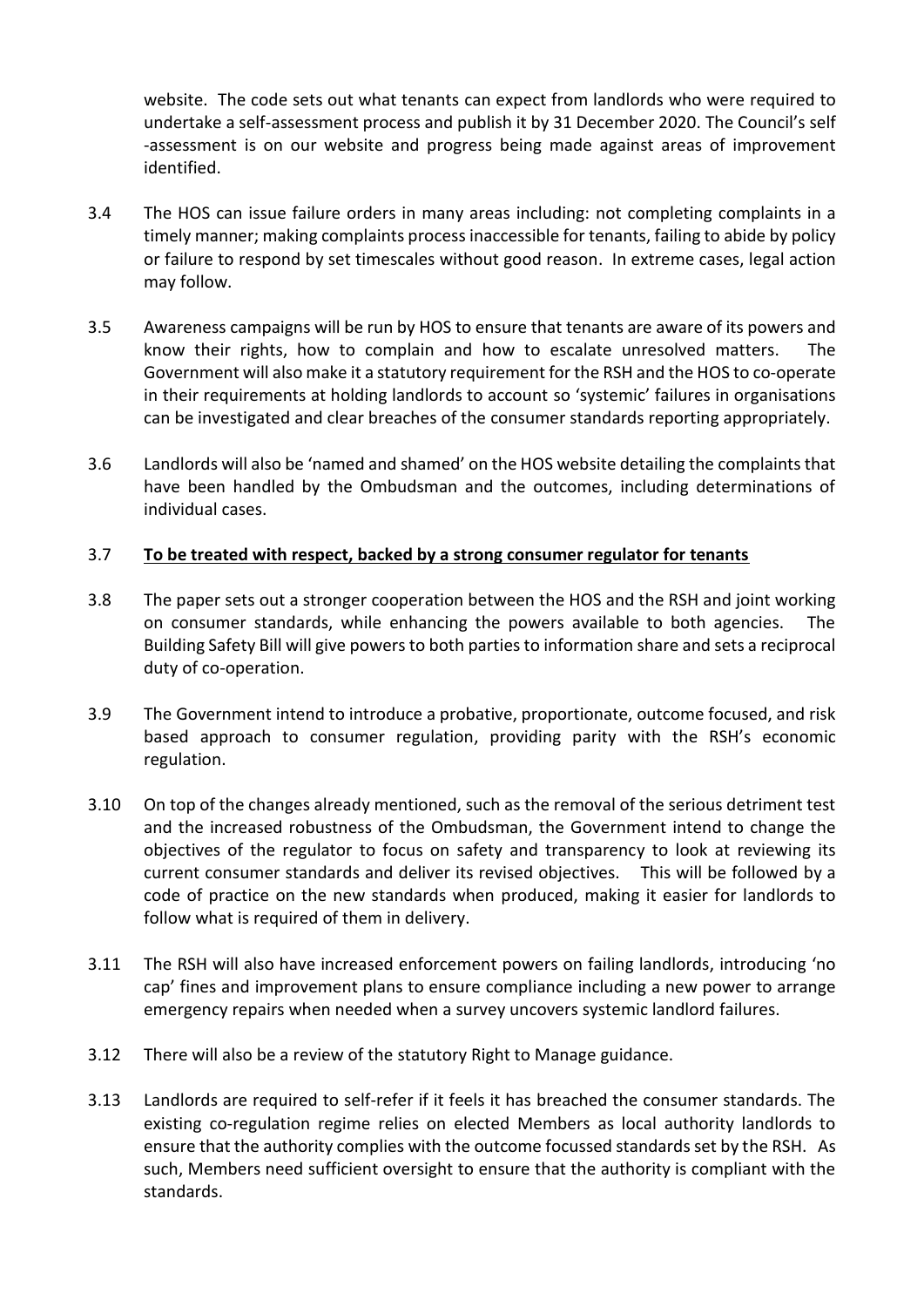- 3.14 'Oversight' by RSH will be increased through the introduction of routine inspections (every four years for NSDC) to ensure that landlords are complying with the standards which will be published on the RSH website. Landlords with greatest risk or impact of failing could have priority for closer inspection. Greater scrutiny could occur where a significant breach has been identified on a routine inspection. Further detail to follow on how these inspections will occur; the approach and likely notice periods to the landlord.
- 3.15 In cases where other regulatory interventions have not addressed the problem, the Government will legislate to require a landlord, in emergency situations to inspect a property where tenants are living in unsafe or unacceptable conditions. This requirement will fall from the current 28 days to 2 days to allow the RSH to take decisive action including arranging emergency repairs of dwellings where there is clear systemic failure by a landlord. Costs would be recovered from the Landlord.

# 4. **To have your voice heard by your landlord**

- 4.1 The RSH expects the Council to seek out best practice and ensure continuous improvement on the way we engage with tenants and that we deliver new opportunities for engagement and empower tenants to engage more effectively - with the tools to influence us and hold the Council to account. We need to ensure that staff are trained to a high standard of customer care.
- 4.2 Engagement will need to be tailored to suit the needs of tenants, using more of a menu approach so that tenants can choose the level of involvement suitable to them and their needs, together with a culture of 'continuous improvement'. This could be drawing on best practice and success in other locations where engagement is proving successful or introducing innovative and exciting opportunities ourselves. The Council need to evidence how we have done this. Tenant led national bodies will provide learning and support to tenants to enable them to know their rights and how to influence us as their landlord.
- 4.3 Mentioned in the green paper and also briefly in the Charter, is the issue of tenant stigma, where people who live in social housing are seen as lesser citizens in the community than those who own their own properties. Tenants felt the stigma needs to be addressed and a campaign to do this called 'See the Person' is being championed by TPAS and the Chartered Institute of Housing (CIOH) and Association of Retained Council Housing (ARCH).

# 4.4 **To have a good quality home and neighbourhood to live in**

- 4.5 The paper recognises the need for the Council to play our part in providing decent homes in a good clean neighbourhoods, to build on the pride that tenants feel for their communities.
- 4.6 Funding opportunities are coming through to support the decarbonisation of social housing. A 25 years Environment Plan to improve health and wellbeing in communities is also mentioned. There is a willingness to provide design and planning guidance to ensure more green space is made available for communities in development. The Government are considering a review the Decent Homes Standard to see if it should be updated to reflect this.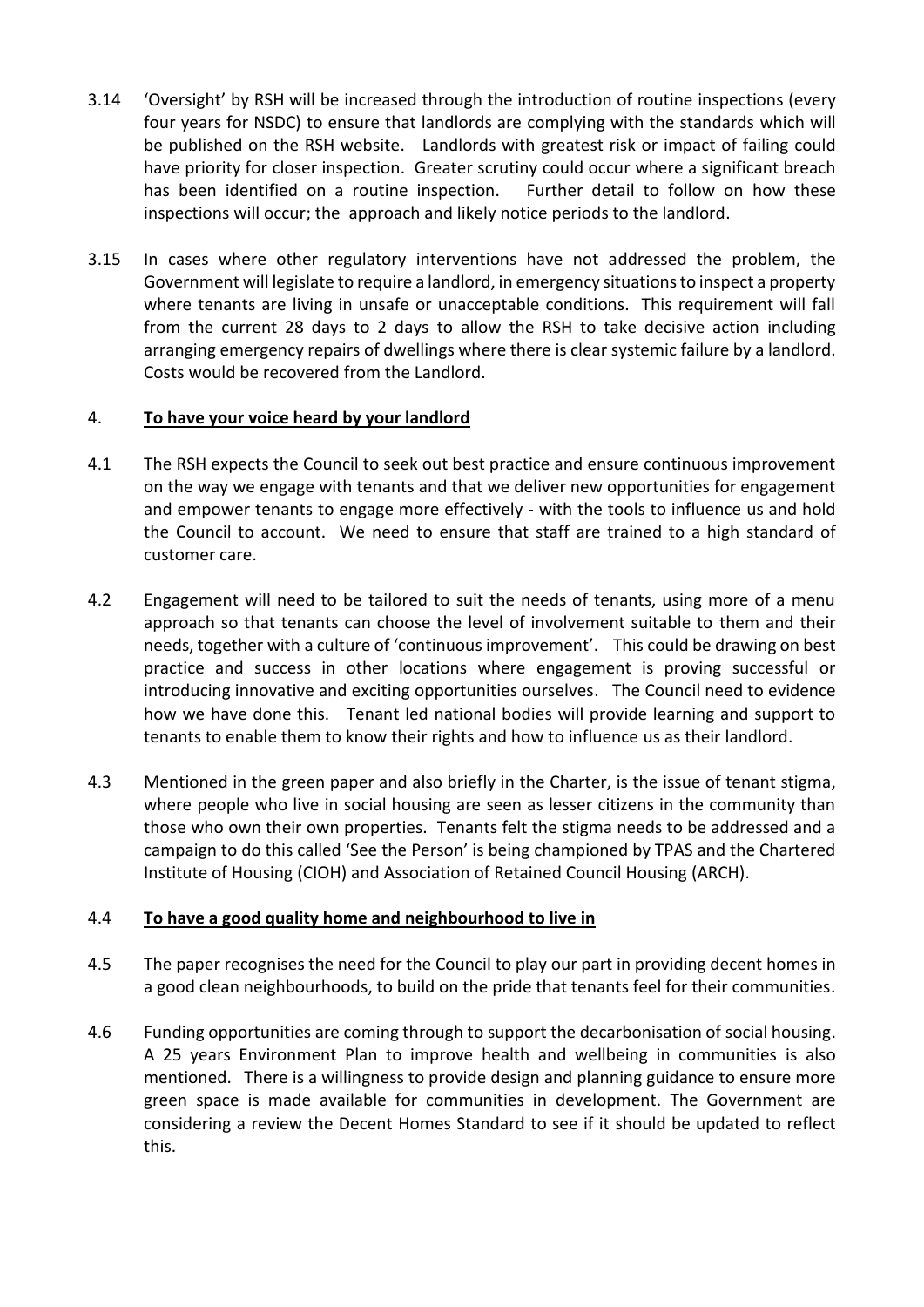- 4.7 The government also propose to consider professionalization in relation to housing staff who work with people with mental health needs and encourage best practice; clarify the roles of agencies involved in tackling ASB and signposting tenants to the most appropriate agencies for support. This will include the Council advertising the 'Community Trigger' brought about by the ASB, Crime and Policing Act 2014.
- 4.8 We have a duty to protect the most vulnerable in our communities and in particular when domestic abuse occurs. The Council must have a policy setting out standards for tackling issues surrounding domestic abuse.
- 4.9 Allocations will also be considered to ensure that housing is allocated in the fairest way possible and achieves the best outcomes for local places and communities. This includes provision for those in the Armed Forces who can be exempt from any local connection test, and that our systems can identify applications from the armed forces community to ensure they are considered appropriately.

### 4.10 **To be supported to take your first step to ownership**

- 4.11 The Government is seeking to increase the supply of social housing and a new Shared Ownership model giving tenants the opportunity to purchase 10% or more of all grant funded new homes.
- 4.12 The Government want Local Authorities to build more homes and take advantage of the new Affordable Homes Scheme; including the possibility of providing greater flexibilities for local authorities to use receipts from Right to Buy sales. This is currently being considered following consultation.
- 4.13 The Government have pledged their commitment to promoting fairness and transparency for leaseholders both in the private and rented sector including the reform of ground rents, banning new leasehold houses, making it quicker and easier to extend a lease or buy a freehold, reinvigorating common hold and the Right to Manage.

# **5.0 Digital Implications**

5.1 There are no direct digital implications arising from this report though digitalisation of services for tenants is likely to form part of future papers to this committee.

# **6.0 Financial Implications FIN20-21/1350**

6.1 There are no direct financial implications arising from this paper although a request may be made to set aside budget for independent scrutiny of our compliance with the Charter.

# **7.0 Community Plan – Alignment to Objectives**

7.1 This report support two objectives in our Community Plan – to create vibrant and selfsufficient local communities where residents look out for each other and actively contribute to the local area and to create more and better quality homes through our roles as landlord, developer and planning authority.